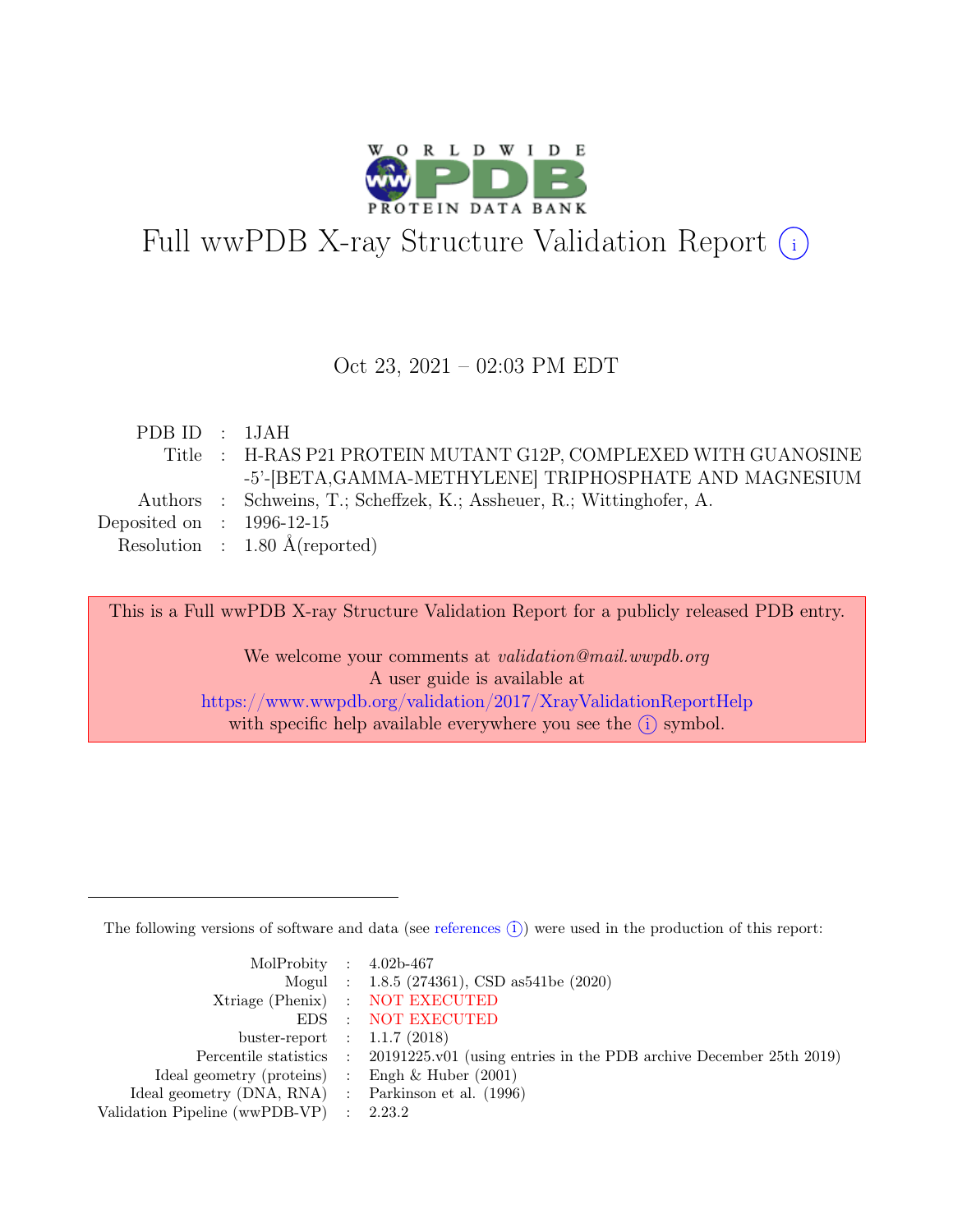# 1 Overall quality at a glance  $(i)$

The following experimental techniques were used to determine the structure: X-RAY DIFFRACTION

The reported resolution of this entry is 1.80 Å.

Percentile scores (ranging between 0-100) for global validation metrics of the entry are shown in the following graphic. The table shows the number of entries on which the scores are based.



| Metric                | Whole archive | Similar resolution                                         |
|-----------------------|---------------|------------------------------------------------------------|
|                       | $(\#Entries)$ | $(\#\text{Entries}, \text{ resolution range}(\text{\AA}))$ |
| Clashscore            | 141614        | 6793 (1.80-1.80)                                           |
| Ramachandran outliers | 138981        | 6697 (1.80-1.80)                                           |
| Sidechain outliers    | 138945        | 6696 (1.80-1.80)                                           |

The table below summarises the geometric issues observed across the polymeric chains and their fit to the electron density. The red, orange, yellow and green segments of the lower bar indicate the fraction of residues that contain outliers for  $\geq$ =3, 2, 1 and 0 types of geometric quality criteria respectively. A grey segment represents the fraction of residues that are not modelled. The numeric value for each fraction is indicated below the corresponding segment, with a dot representing fractions  $\epsilon = 5\%$ 

Note EDS was not executed.

| Mol | ${\rm Chain}$ | Length | Quality of chain |     |  |  |  |  |
|-----|---------------|--------|------------------|-----|--|--|--|--|
|     |               | 166    | 81%              | 17% |  |  |  |  |
|     |               |        |                  |     |  |  |  |  |

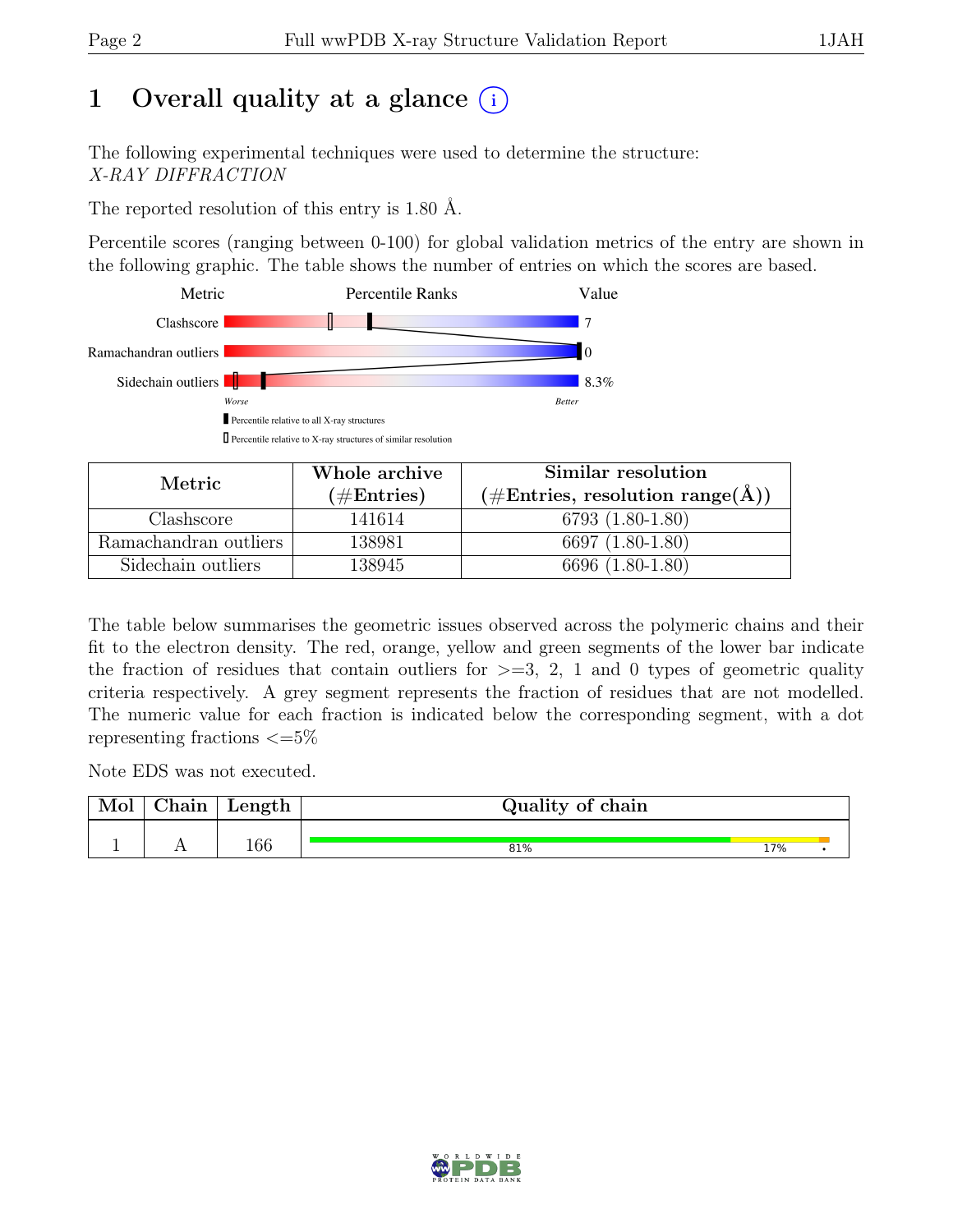# 2 Entry composition (i)

There are 4 unique types of molecules in this entry. The entry contains 1383 atoms, of which 0 are hydrogens and 0 are deuteriums.

In the tables below, the ZeroOcc column contains the number of atoms modelled with zero occupancy, the AltConf column contains the number of residues with at least one atom in alternate conformation and the Trace column contains the number of residues modelled with at most 2 atoms.

• Molecule 1 is a protein called C-HA-RAS.

| Mol | $\operatorname{\mathsf{Chain}}$ | Residues | Atoms         |     |     |     |  | $ZeroOcc \mid AltConf \mid Trace$ |  |
|-----|---------------------------------|----------|---------------|-----|-----|-----|--|-----------------------------------|--|
|     |                                 | 166      | Total<br>1325 | 826 | 228 | 264 |  |                                   |  |

There are 2 discrepancies between the modelled and reference sequences:

| Chain |     | Residue   Modelled   Actual |     | Comment             | Reference         |
|-------|-----|-----------------------------|-----|---------------------|-------------------|
|       |     | PRO                         | GLY | engineered mutation | <b>UNP P01112</b> |
|       | 122 |                             | ALA | conflict            | $IINP$ $P01119$   |

• Molecule 2 is MAGNESIUM ION (three-letter code: MG) (formula: Mg).

|  | Mol   Chain   Residues | Atoms | $ZeroOcc \   \ AltConf$ |  |
|--|------------------------|-------|-------------------------|--|
|  |                        | Total |                         |  |

• Molecule 3 is PHOSPHOMETHYLPHOSPHONIC ACID GUANYLATE ESTER (threeletter code: GCP) (formula:  $C_{11}H_{18}N_5O_{13}P_3$ ).



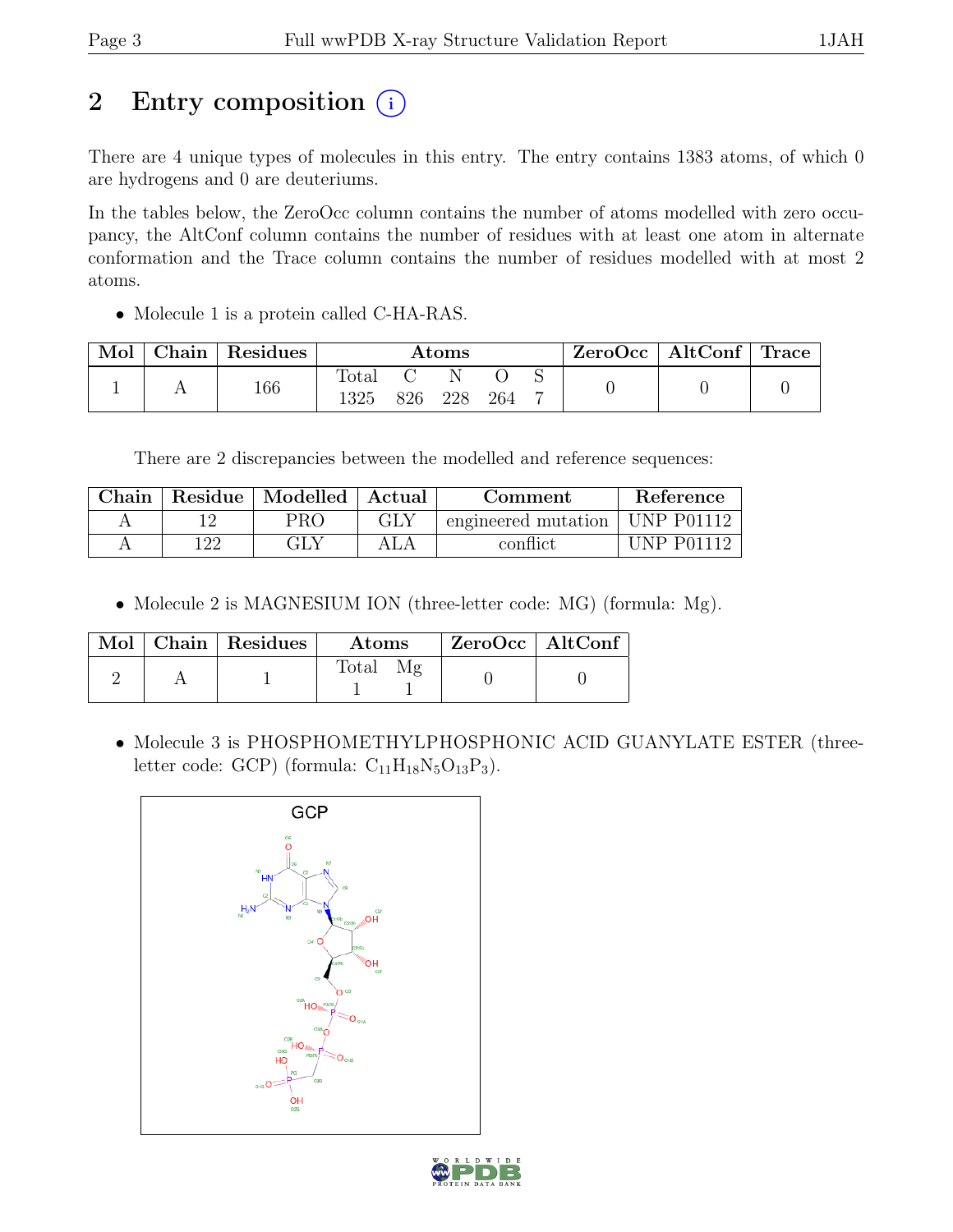|  | Mol   Chain   Residues | Atoms         |  |                       |  |  | $\mid$ ZeroOcc $\mid$ AltConf $\mid$ |  |
|--|------------------------|---------------|--|-----------------------|--|--|--------------------------------------|--|
|  |                        | Total C N O P |  | $11 \quad 5 \quad 13$ |  |  |                                      |  |

 $\bullet\,$  Molecule 4 is water.

|  | Mol   Chain   Residues | Atoms          | ZeroOcc   AltConf |  |
|--|------------------------|----------------|-------------------|--|
|  |                        | $\text{Total}$ |                   |  |

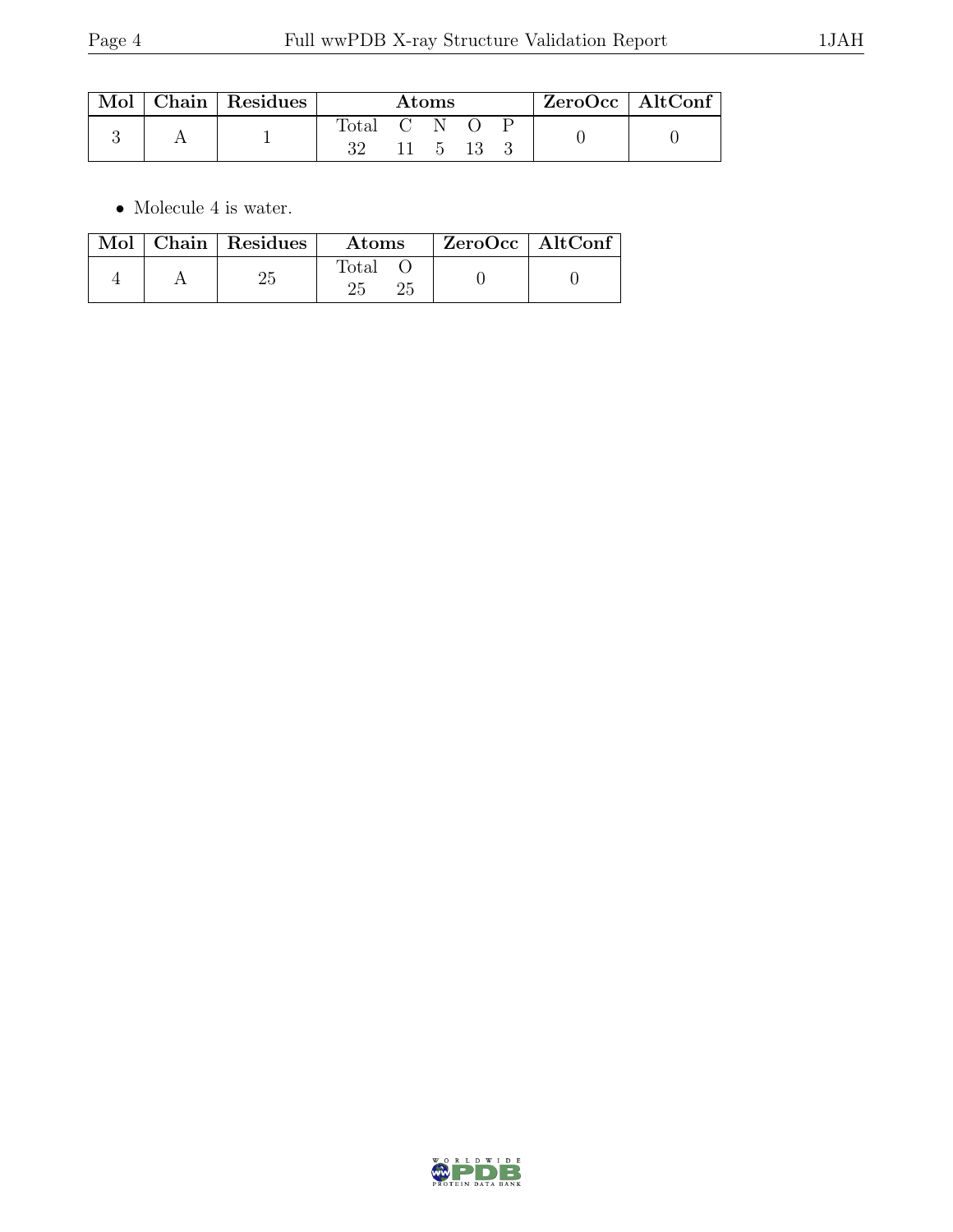# 3 Residue-property plots  $(i)$

These plots are drawn for all protein, RNA, DNA and oligosaccharide chains in the entry. The first graphic for a chain summarises the proportions of the various outlier classes displayed in the second graphic. The second graphic shows the sequence view annotated by issues in geometry. Residues are color-coded according to the number of geometric quality criteria for which they contain at least one outlier: green  $= 0$ , yellow  $= 1$ , orange  $= 2$  and red  $= 3$  or more. Stretches of 2 or more consecutive residues without any outlier are shown as a green connector. Residues present in the sample, but not in the model, are shown in grey.

Note EDS was not executed.

• Molecule 1: C-HA-RAS



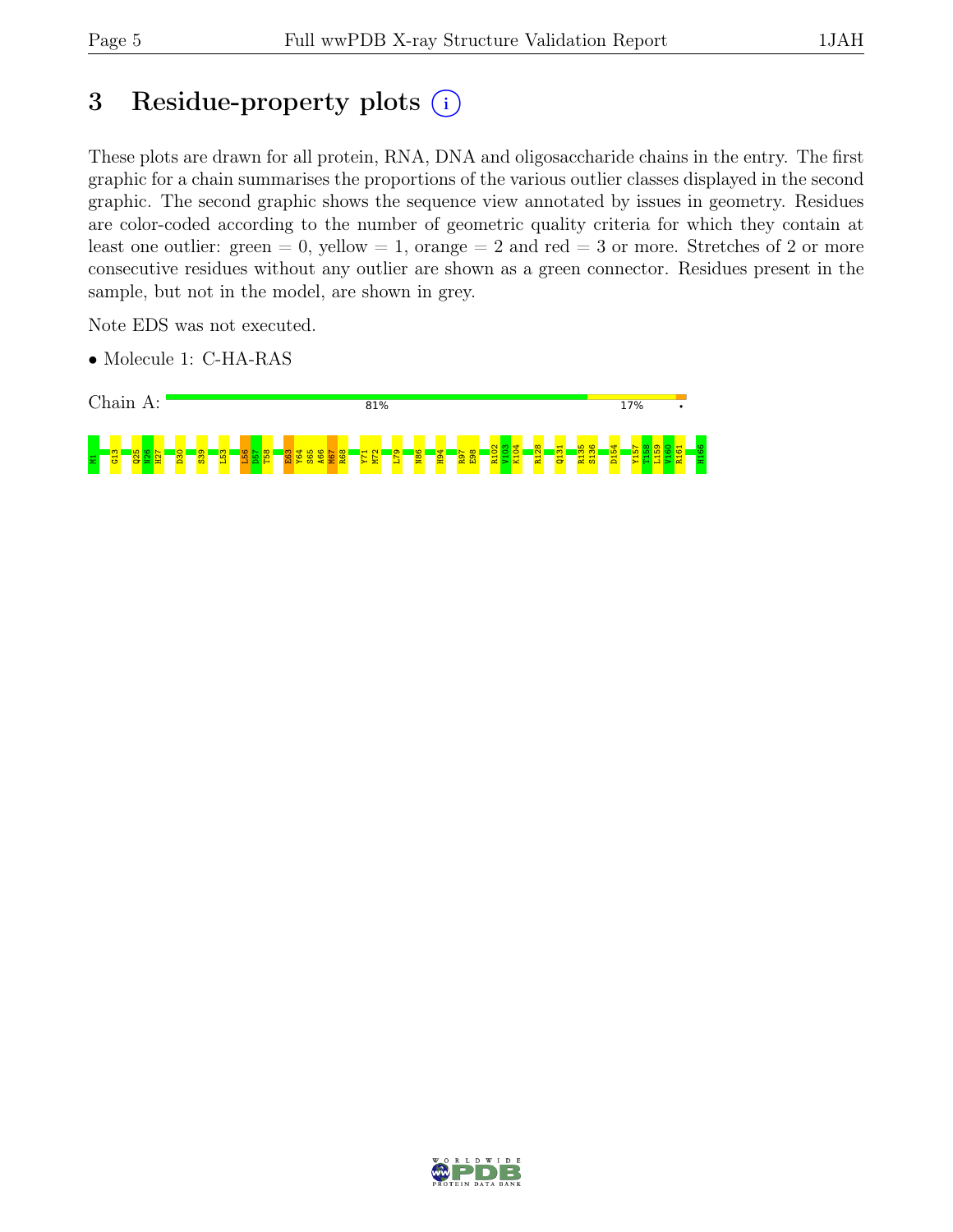# 4 Data and refinement statistics  $(i)$

Xtriage (Phenix) and EDS were not executed - this section is therefore incomplete.

| Property                               | Value                                                        | <b>Source</b> |  |
|----------------------------------------|--------------------------------------------------------------|---------------|--|
| Space group                            | P 32 2 1                                                     | Depositor     |  |
| Cell constants                         | $160.64\text{\AA}$<br>$40.10\text{\AA}$<br>$40.10\text{\AA}$ | Depositor     |  |
| a, b, c, $\alpha$ , $\beta$ , $\gamma$ | $90.00^\circ$<br>$120.00^{\circ}$<br>$90.00^\circ$           |               |  |
| Resolution $(A)$                       | 1.80<br>8.00                                                 | Depositor     |  |
| % Data completeness                    | (Not available) $(8.00-1.80)$                                | Depositor     |  |
| (in resolution range)                  |                                                              |               |  |
| $\mathrm{R}_{merge}$                   | (Not available)                                              | Depositor     |  |
| $\mathrm{R}_{sym}$                     | 0.07                                                         | Depositor     |  |
| Refinement program                     | X-PLOR 3.1                                                   | Depositor     |  |
| $R, R_{free}$                          | 0.220<br>0.290                                               | Depositor     |  |
| Estimated twinning fraction            | No twinning to report.                                       | Xtriage       |  |
| Total number of atoms                  | 1383                                                         | wwPDB-VP      |  |
| Average B, all atoms $(A^2)$           | 18.0                                                         | wwPDB-VP      |  |

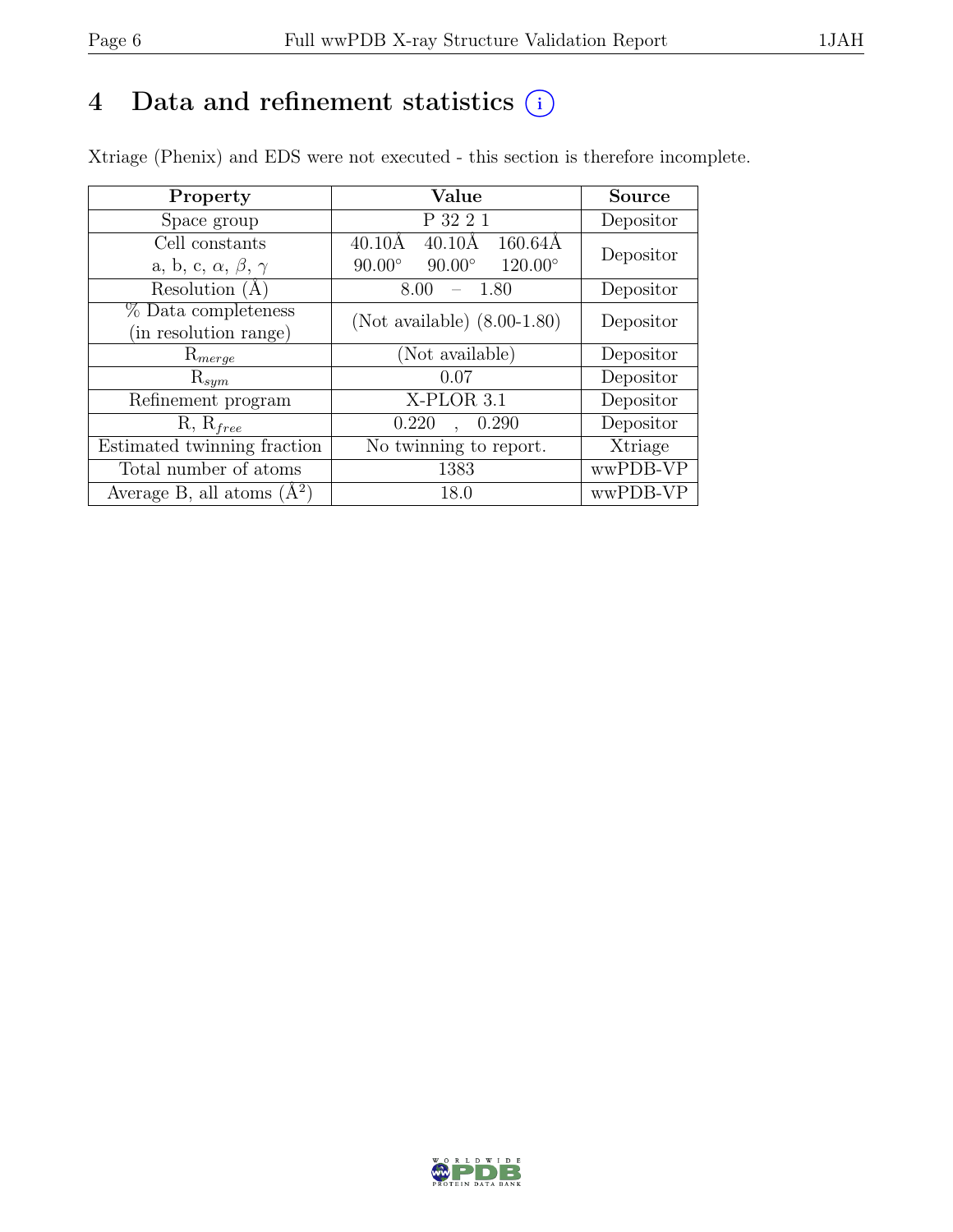# 5 Model quality  $(i)$

## 5.1 Standard geometry  $(i)$

Bond lengths and bond angles in the following residue types are not validated in this section: GCP, MG

The Z score for a bond length (or angle) is the number of standard deviations the observed value is removed from the expected value. A bond length (or angle) with  $|Z| > 5$  is considered an outlier worth inspection. RMSZ is the root-mean-square of all Z scores of the bond lengths (or angles).

| $Mol$   Chain $\overline{\phantom{a}}$ |      | Bond lengths                    | Bond angles |        |  |
|----------------------------------------|------|---------------------------------|-------------|--------|--|
|                                        |      | RMSZ $ #Z  > 5$ RMSZ $ #Z  > 5$ |             |        |  |
|                                        | 0.48 | 0/1345                          | 0.61        | 0/1815 |  |

There are no bond length outliers.

There are no bond angle outliers.

There are no chirality outliers.

There are no planarity outliers.

#### 5.2 Too-close contacts  $(i)$

In the following table, the Non-H and H(model) columns list the number of non-hydrogen atoms and hydrogen atoms in the chain respectively. The H(added) column lists the number of hydrogen atoms added and optimized by MolProbity. The Clashes column lists the number of clashes within the asymmetric unit, whereas Symm-Clashes lists symmetry-related clashes.

|  |      |      | Mol   Chain   Non-H   H(model)   H(added)   Clashes   Symm-Clashes |
|--|------|------|--------------------------------------------------------------------|
|  | 1325 | 1297 |                                                                    |
|  |      |      |                                                                    |
|  |      |      |                                                                    |
|  |      |      |                                                                    |
|  | 1383 |      |                                                                    |

The all-atom clashscore is defined as the number of clashes found per 1000 atoms (including hydrogen atoms). The all-atom clashscore for this structure is 7.

All (19) close contacts within the same asymmetric unit are listed below, sorted by their clash magnitude.

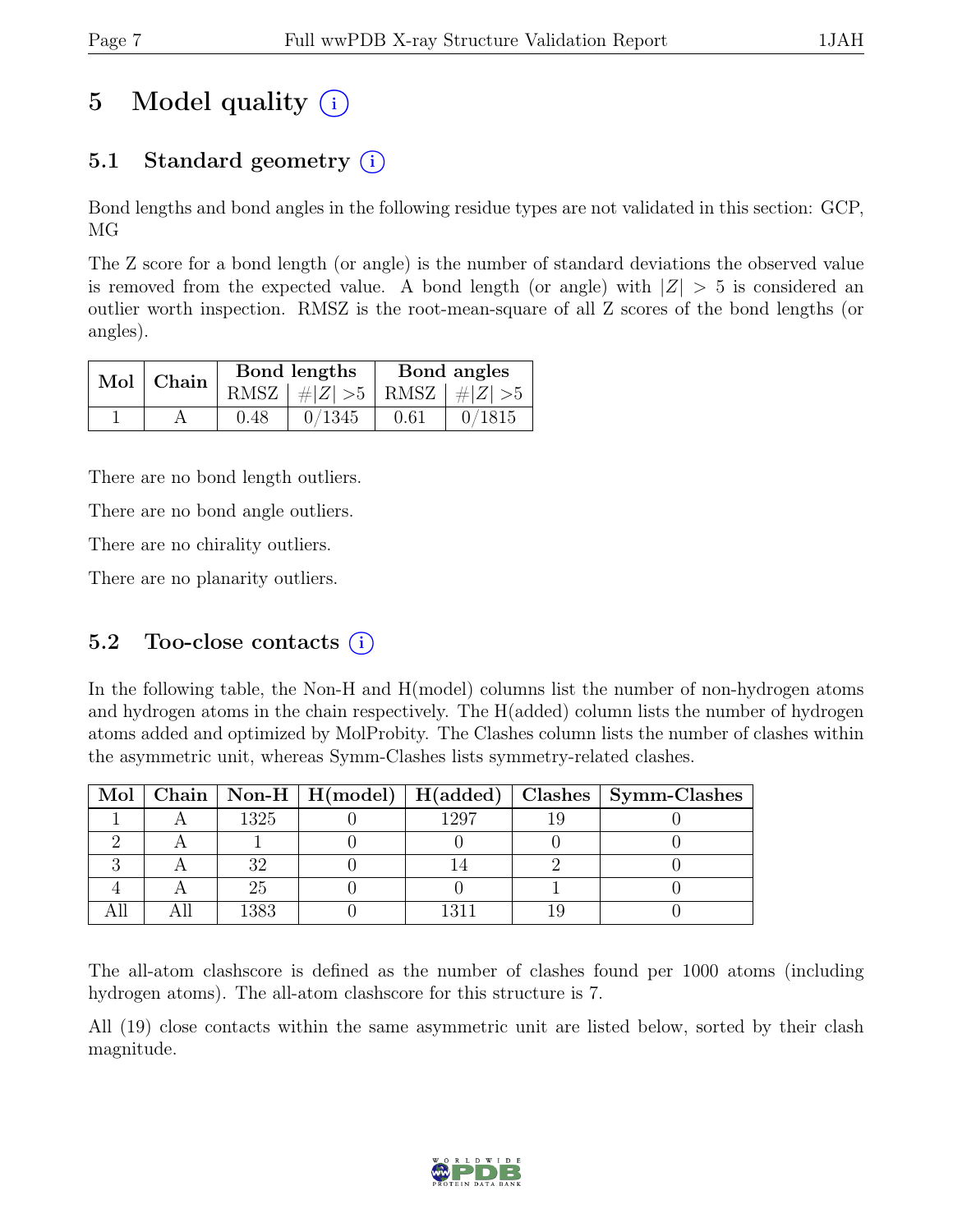| Atom-1             | Atom-2               | Interatomic<br>distance $(A)$ | Clash<br>overlap $(A)$ |
|--------------------|----------------------|-------------------------------|------------------------|
| 1: A:65: SER:O     | 1:A:68:ARG:HB3       | 1.93                          | 0.69                   |
| 1: A:67: MET: N    | 1: A:67: MET:SD      | 2.68                          | 0.67                   |
| 1: A:63: GLU: HG3  | 1: A:64:TYR:N        | 2.11                          | 0.65                   |
| 1: A:64:TYR:CE2    | 1: A:71:TYR:HE2      | 2.23                          | 0.56                   |
| 1: A:64: TYR:O     | 1:A:68:ARG:HB2       | 2.06                          | 0.56                   |
| 1:A:94:HIS:O       | 1: A:98: GLU: HG2    | 2.11                          | 0.51                   |
| 1:A:68:ARG:HA      | 1: A:71: TYR: CE2    | 2.46                          | 0.50                   |
| 1: A:58:THR:HB     | 1: A:64:TYR:HE2      | 1.77                          | 0.49                   |
| 1:A:79:LEU:HD23    | 1: A: 159: LEU: HD22 | 1.94                          | 0.49                   |
| 1:A:154:ASP:HB2    | 4:A:182:HOH:O        | 2.14                          | 0.47                   |
| 1: A:64:TYR:HB3    | 1: A:68: ARG: NH2    | 2.31                          | 0.46                   |
| 1:A:66:ALA:HB3     | 1: A:67: MET:SD      | 2.56                          | 0.46                   |
| 1: A:64:TYR:CE2    | 1:A:71:TYR:CE2       | 3.03                          | 0.46                   |
| 1: A:13: GLY:H     | 3:A:167:GCP:H3B1     | 1.81                          | 0.45                   |
| 1: A: 157: TYR: O  | 1:A:161:ARG:HG3      | 2.16                          | 0.45                   |
| 1:A:25:GLN:HB3     | 1:A:27:HIS:HD2       | 1.83                          | 0.42                   |
| 1: A:30: ASP: HA   | 3:A:167:GCP:O2'      | 2.21                          | 0.41                   |
| 1: A:72: MET:O     | 1:A:104:LYS:HD3      | 2.21                          | 0.41                   |
| 1: A:56: LEU: HD12 | 1: A:58:THR:HG22     | 2.03                          | 0.41                   |

There are no symmetry-related clashes.

#### 5.3 Torsion angles  $(i)$

#### 5.3.1 Protein backbone  $(i)$

In the following table, the Percentiles column shows the percent Ramachandran outliers of the chain as a percentile score with respect to all X-ray entries followed by that with respect to entries of similar resolution.

The Analysed column shows the number of residues for which the backbone conformation was analysed, and the total number of residues.

| $\mid$ Mol $\mid$ Chain $\mid$ | Analysed                                |  | Favoured   Allowed   Outliers   Percentiles                                                                                          |
|--------------------------------|-----------------------------------------|--|--------------------------------------------------------------------------------------------------------------------------------------|
|                                | $164/166 (99\%)$   162 (99\%)   2 (1\%) |  | $\begin{array}{ c c c c c }\n\hline\n\multicolumn{1}{ c }{\hspace{1.2cm}100} & \multicolumn{1}{ c }{\hspace{1.2cm}100}\n\end{array}$ |

There are no Ramachandran outliers to report.

#### 5.3.2 Protein sidechains (i)

In the following table, the Percentiles column shows the percent sidechain outliers of the chain as a percentile score with respect to all X-ray entries followed by that with respect to entries of similar

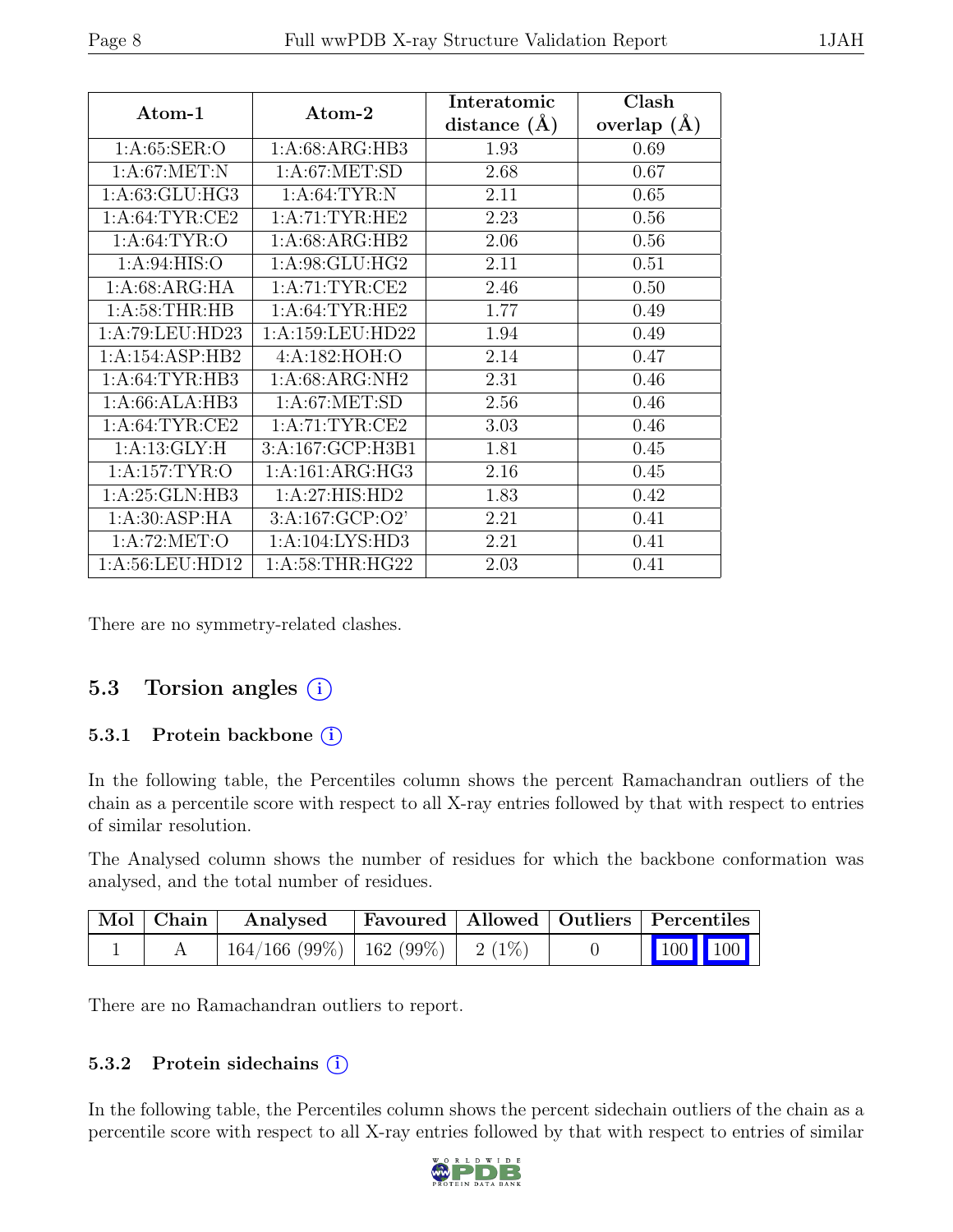resolution.

The Analysed column shows the number of residues for which the sidechain conformation was analysed, and the total number of residues.

| $\vert$ Mol $\vert$ Chain | Analysed                       |           | Rotameric   Outliers   Percentiles |  |
|---------------------------|--------------------------------|-----------|------------------------------------|--|
|                           | $145/145$ (100\%)   133 (92\%) | $12(8\%)$ | $\boxed{11}$                       |  |

All (12) residues with a non-rotameric sidechain are listed below:

| Mol         | $Chain$ | Res | <b>Type</b>             |
|-------------|---------|-----|-------------------------|
| 1           | А       | 39  | <b>SER</b>              |
| $\mathbf 1$ | А       | 53  | LEU                     |
| 1           | А       | 56  | <b>LEU</b>              |
| 1           | A       | 63  | $\overline{\text{GLU}}$ |
| $\mathbf 1$ | A       | 67  | <b>MET</b>              |
| 1           | A       | 86  | ĀSN                     |
| 1           | A       | 97  | $\rm{ARG}$              |
| $\mathbf 1$ | A       | 102 | $\rm{ARG}$              |
| $\mathbf 1$ | А       | 128 | $\rm{ARG}$              |
| 1           | А       | 131 | <b>GLN</b>              |
| 1           | А       | 135 | $\rm{ARG}$              |
|             | Α       | 136 | <b>SER</b>              |

Sometimes sidechains can be flipped to improve hydrogen bonding and reduce clashes. All (2) such sidechains are listed below:

| Mol | Chain | Res | ype |
|-----|-------|-----|-----|
|     |       |     |     |
|     |       |     |     |

#### 5.3.3 RNA  $(i)$

There are no RNA molecules in this entry.

## 5.4 Non-standard residues in protein, DNA, RNA chains (i)

There are no non-standard protein/DNA/RNA residues in this entry.

## 5.5 Carbohydrates  $(i)$

There are no monosaccharides in this entry.

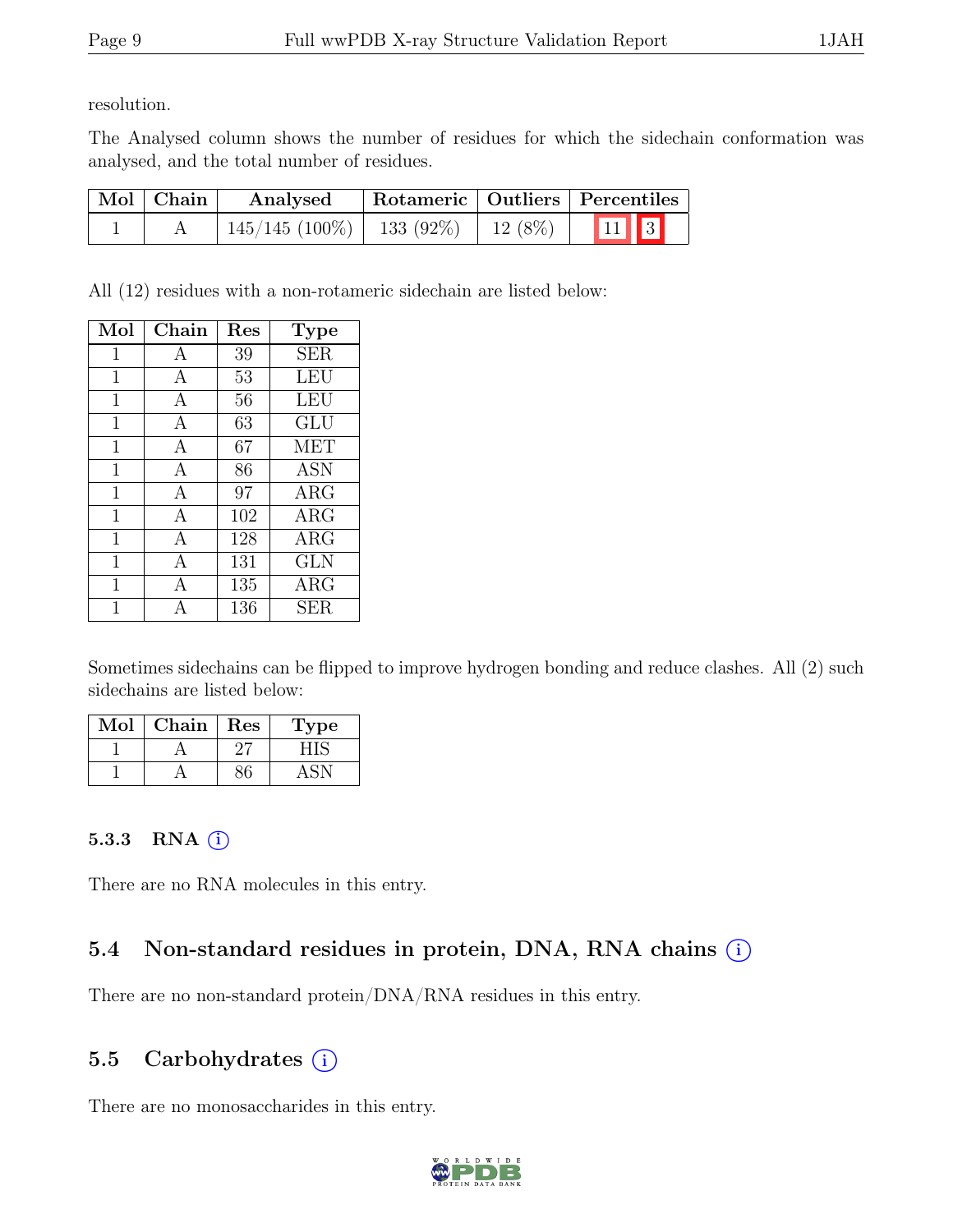## 5.6 Ligand geometry  $(i)$

Of 2 ligands modelled in this entry, 1 is monoatomic - leaving 1 for Mogul analysis.

In the following table, the Counts columns list the number of bonds (or angles) for which Mogul statistics could be retrieved, the number of bonds (or angles) that are observed in the model and the number of bonds (or angles) that are defined in the Chemical Component Dictionary. The Link column lists molecule types, if any, to which the group is linked. The Z score for a bond length (or angle) is the number of standard deviations the observed value is removed from the expected value. A bond length (or angle) with  $|Z| > 2$  is considered an outlier worth inspection. RMSZ is the root-mean-square of all Z scores of the bond lengths (or angles).

|                         | Mol   Type   Chain   Res |     | Link ' |          | Bond lengths    |               |                        | Bond angles    |        |
|-------------------------|--------------------------|-----|--------|----------|-----------------|---------------|------------------------|----------------|--------|
|                         |                          |     | Counts |          | RMSZ $ #Z  > 2$ | Counts   RMSZ |                        | $\# Z $        |        |
| $\mathop{\mathrm{GCP}}$ |                          | 167 |        | 26,34,34 | 2.99            | 6 $(23%)$     | $\vert 31,54,54 \vert$ | $\boxed{2.05}$ | 6(19%) |

In the following table, the Chirals column lists the number of chiral outliers, the number of chiral centers analysed, the number of these observed in the model and the number defined in the Chemical Component Dictionary. Similar counts are reported in the Torsion and Rings columns. '-' means no outliers of that kind were identified.

|            |     |  | Mol   Type   Chain   Res   Link   Chirals   Torsions   Rings |  |
|------------|-----|--|--------------------------------------------------------------|--|
| $\mid$ GCP | 167 |  | $\mid$ 2/18/38/38 $\mid$ 0/3/3/3 $\mid$                      |  |

Mol | Chain | Res | Type | Atoms | Z | Observed $(\AA)$  | Ideal $(\AA)$ 3 | A | 167 | GCP | C4-N9 | -8.82 | 1.36 | 1.47 3 | A | 167 | GCP | C5-C6 | -6.92 | 1.40 | 1.52  $3 \mid A \mid 167 \mid GCP \mid PB-O2B \mid -6.43 \mid 1.41 \mid 1.56$ 3 | A | 167 | GCP | PG-O2G | -4.52 | 1.44 | 1.54 3 | A | 167 | GCP | C8-N9 | -3.97 | 1.31 | 1.45 3 | A | 167 | GCP | C5-C4 | -2.74 | 1.36 | 1.53

All (6) bond length outliers are listed below:

All (6) bond angle outliers are listed below:

| Mol | Chain | Res | Type | Atoms        |         | Observed $(°)$ | Ideal(°) |
|-----|-------|-----|------|--------------|---------|----------------|----------|
| 3   | A     | 167 | GCP  | $C5-C6-N1$   | $-5.81$ | 111.03         | 118.19   |
| 3   | А     | 167 | GCP  | $O6-C6-C5$   | 5.39    | 130.85         | 119.86   |
| 3   | A     | 167 | GCP  | $C4-C5-N7$   | 5.20    | 109.35         | 102.46   |
| 3   |       | 167 | GCP  | $O6-C6-N1$   | $-3.42$ | 118.10         | 122.69   |
| 3   | А     | 167 | GCP  | $O2G-PG-C3B$ | 2.91    | 113.45         | 106.40   |
| 3   |       | 167 | GCP  | $O3G-PG-O1G$ | $-2.80$ | 104.98         | 112.39   |

There are no chirality outliers.

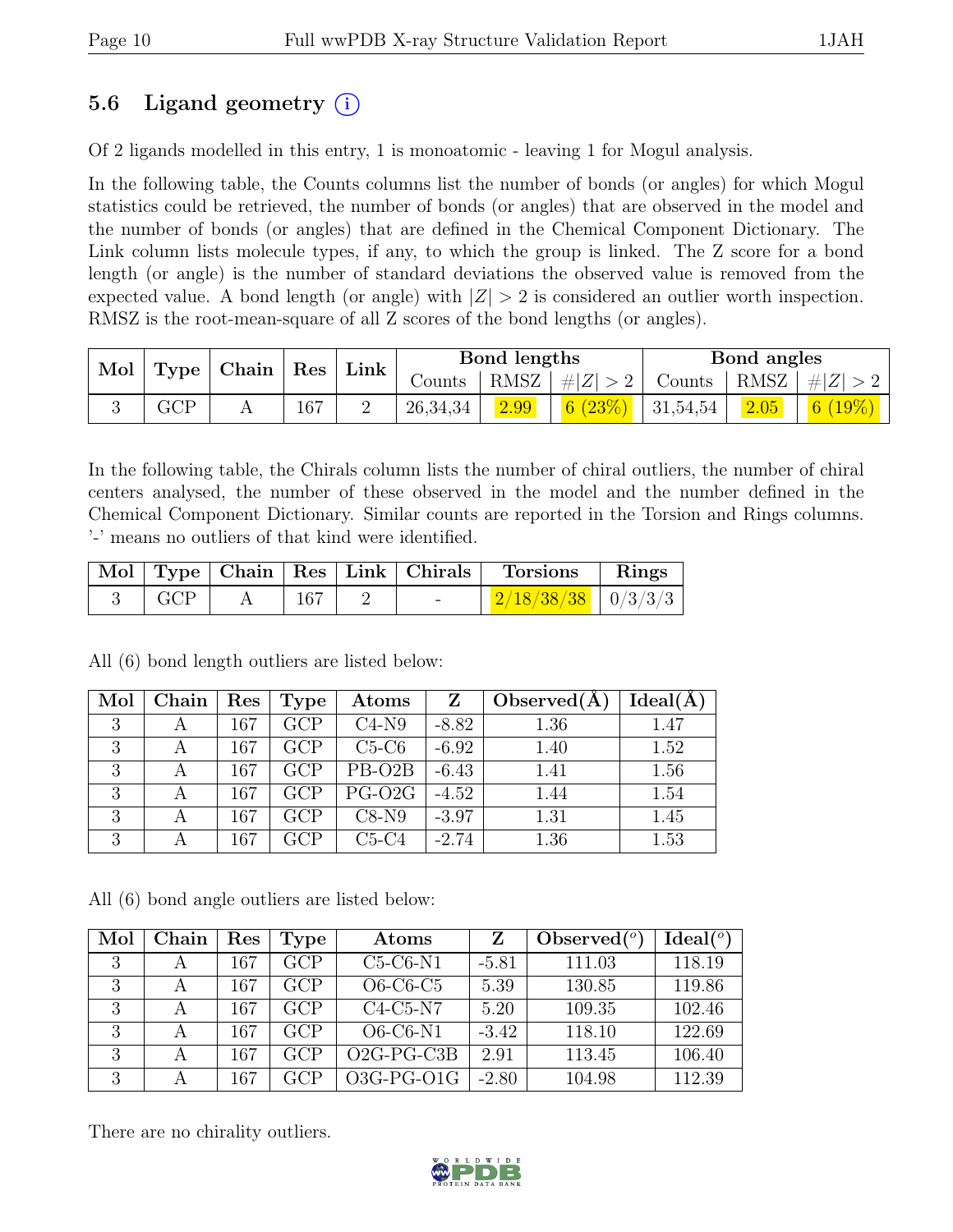|  | All (2) torsion outliers are listed below: |  |  |
|--|--------------------------------------------|--|--|
|  |                                            |  |  |

| $Mol$   Chain   Res   Type |      |                   | Atoms                                     |
|----------------------------|------|-------------------|-------------------------------------------|
|                            | 167  | $\sim$ GCP $\sim$ | $C2$ <sup>2</sup> -C1 <sup>2</sup> -N9-C4 |
|                            | -167 | GCP               | PB-C3B-PG-O1G                             |

There are no ring outliers.

1 monomer is involved in 2 short contacts:

|  |                 | Mol   Chain   Res   Type   Clashes   Symm-Clashes |
|--|-----------------|---------------------------------------------------|
|  | $167 \perp GCP$ |                                                   |

The following is a two-dimensional graphical depiction of Mogul quality analysis of bond lengths, bond angles, torsion angles, and ring geometry for all instances of the Ligand of Interest. In addition, ligands with molecular weight > 250 and outliers as shown on the validation Tables will also be included. For torsion angles, if less then 5% of the Mogul distribution of torsion angles is within 10 degrees of the torsion angle in question, then that torsion angle is considered an outlier. Any bond that is central to one or more torsion angles identified as an outlier by Mogul will be highlighted in the graph. For rings, the root-mean-square deviation (RMSD) between the ring in question and similar rings identified by Mogul is calculated over all ring torsion angles. If the average RMSD is greater than 60 degrees and the minimal RMSD between the ring in question and any Mogul-identified rings is also greater than 60 degrees, then that ring is considered an outlier. The outliers are highlighted in purple. The color gray indicates Mogul did not find sufficient equivalents in the CSD to analyse the geometry.



#### 5.7 Other polymers (i)

There are no such residues in this entry.

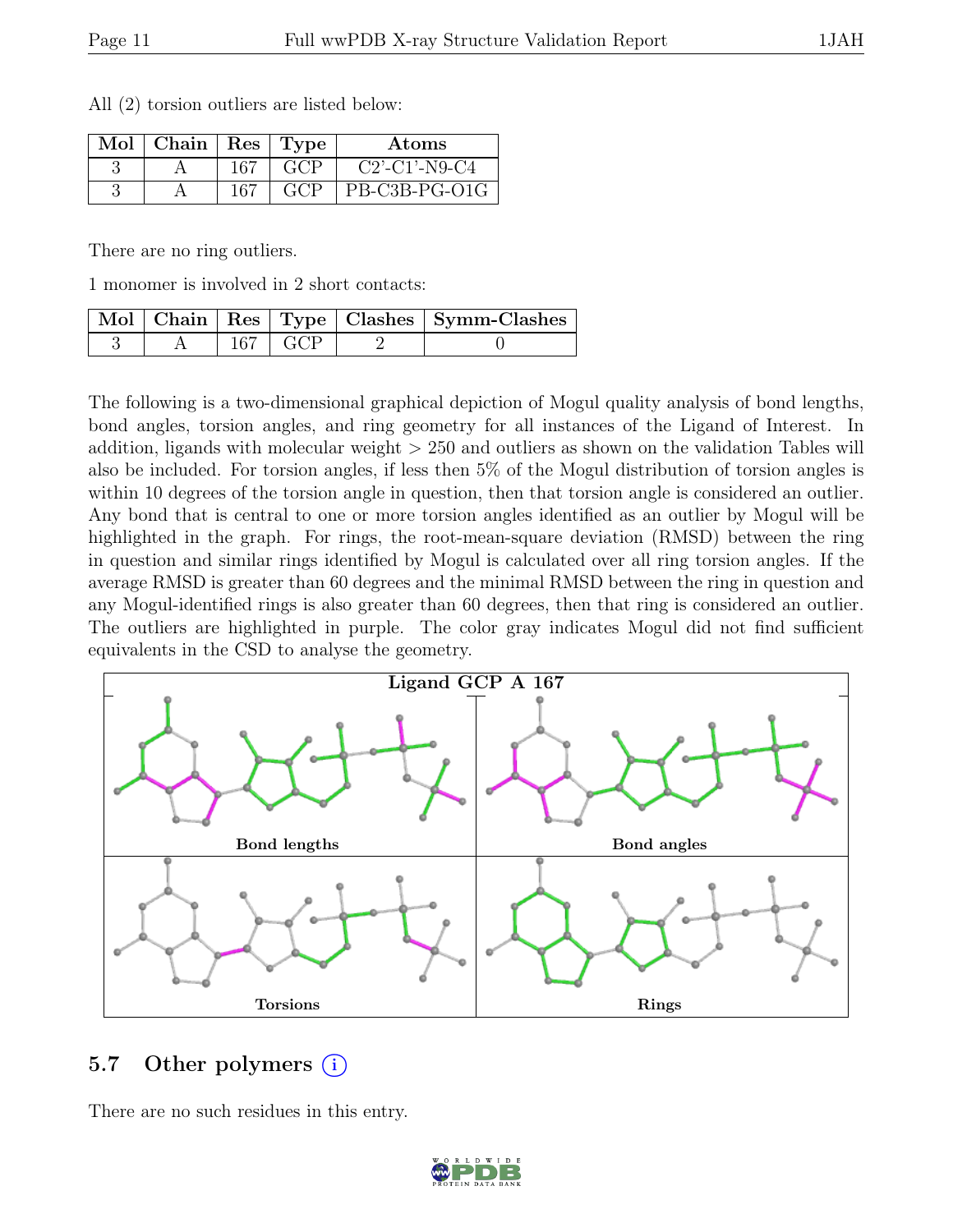## 5.8 Polymer linkage issues  $(i)$

There are no chain breaks in this entry.